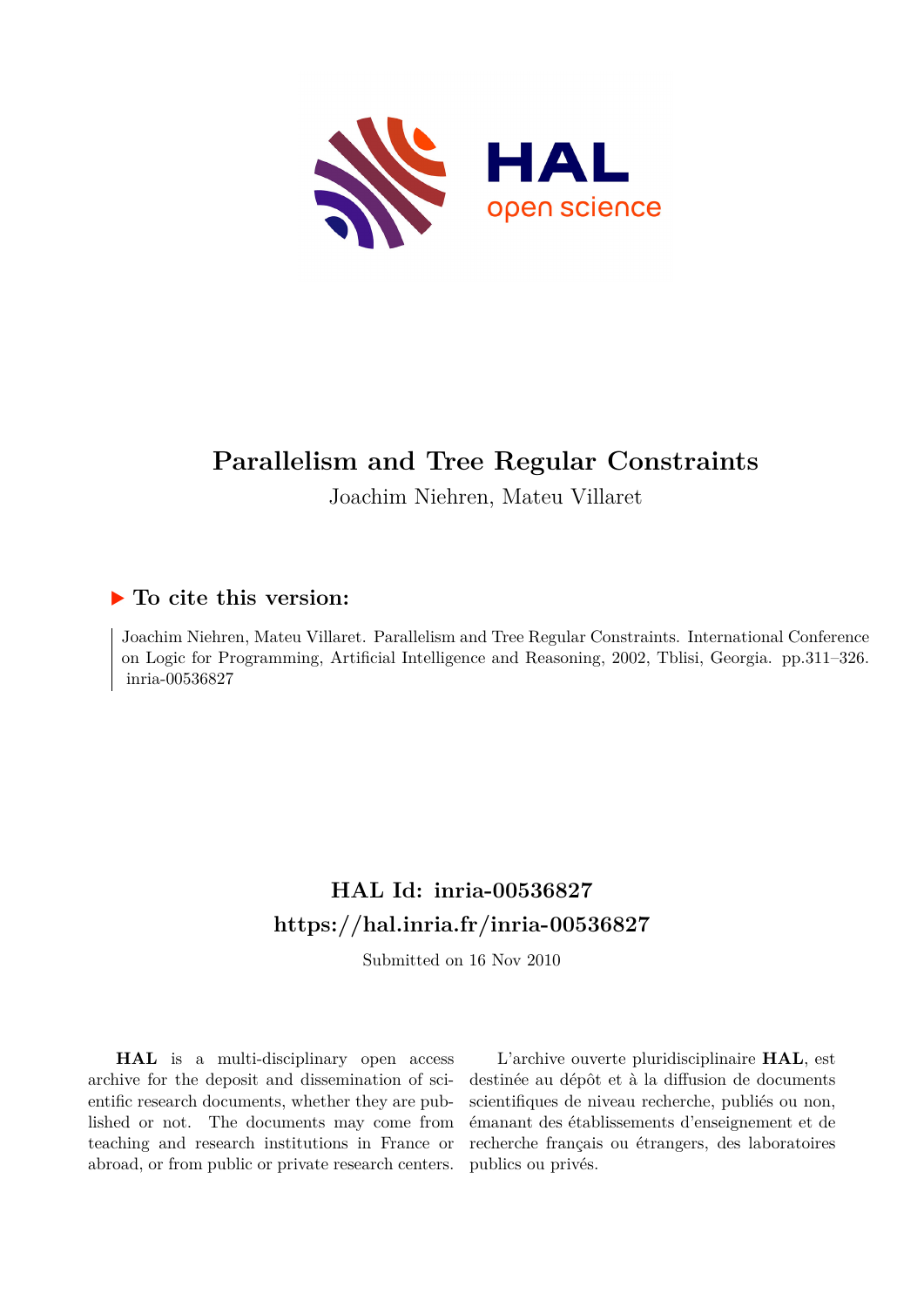## **Parallelism and Tree Regular Constraints**

Joachim Niehren<sup>1</sup> and Mateu Villaret<sup>2</sup>\*

<sup>1</sup> Programming Systems Lab, Universität des Saarlandes, Saarbrücken, Germany. 2 IMA, Universitat de Girona, Campus de Montilivi, Girona, Spain.

**Abstract.** Parallelism constraints are logical descriptions of trees. Parallelism constraints subsume dominance constraints and are equal in expressive power to context unification. Parallelism constraints belong to the constraint language for lambda structures (CLLS) which serves for modeling natural language semantics. In this paper, we investigate the extension of parallelism constraints by tree regular constraints. This canonical extension is subsumed by the monadic secondorder logic over parallelism constraints. We analyze the precise expressiveness of this extension on basis of a new relationship between tree automata and logic. Our result is relevant for classifying different extensions of parallelism constraints, as in CLLS. Finally, we prove that parallelism constraints and context unification remain equivalent when extended with tree regular constraints.

**Keywords:** computational logic, tree automata, unification.

## **1 Introduction**

*Parallelism constraints* [11, 13] are logical descriptions of trees, i.e., of ground terms such as  $f(f(a, b), a)$ . Parallelism constraints constitute a purely conjunctive language. They can talk about the mother, ancestor, and parallelism relation of a tree:

- 1. The parallelism relation  $\pi_1/\pi_2 \sim \pi_3/\pi_4$  holds for nodes  $\pi_1, \ldots, \pi_4$  of some tree (see Fig. 1) if  $\pi_1$  is an ancestor of  $\pi_2$ ,  $\pi_3$  an ancestor of  $\pi_4$ , while tree segment between  $\pi_1$  and  $\pi_2$  is structurally equal to the segment between  $\pi_3$  and  $\pi_4$ .
- 2. The labeling relation  $\pi: f(\pi_1, \ldots, \pi_n)$  requires that node  $\pi$  is labeled with f and has the children  $\pi_1$ ,  $\ldots$ ,  $\pi_n$  in this order.





Parallelism constraints subsume *dominance constraints* [18, 2] for which efficient satisfiability tests exists [1]. Dominance constraints are widely used throughout computational linguistics (see e.g. [21, 10]). They can express the ancestor relation  $\pi_1\triangleleft^*\pi_2$ between nodes  $\pi_1$  and  $\pi_2$  of some tree (which is equivalent to  $\pi_1/\pi_2 \sim \pi_1/\pi_2$ ).

Parallelism constraints are equal in expressive power to the equational language of *context unification* (CU) [5, 22, 23, 17] as proved in [19]. Whether CU is decidable

This work has been partially supported by the SFB 378 of the DFG and the CICYT projects DENOC (BFM2000-1054-C02) and CADVIAL (TIC2001-2392-C03-01).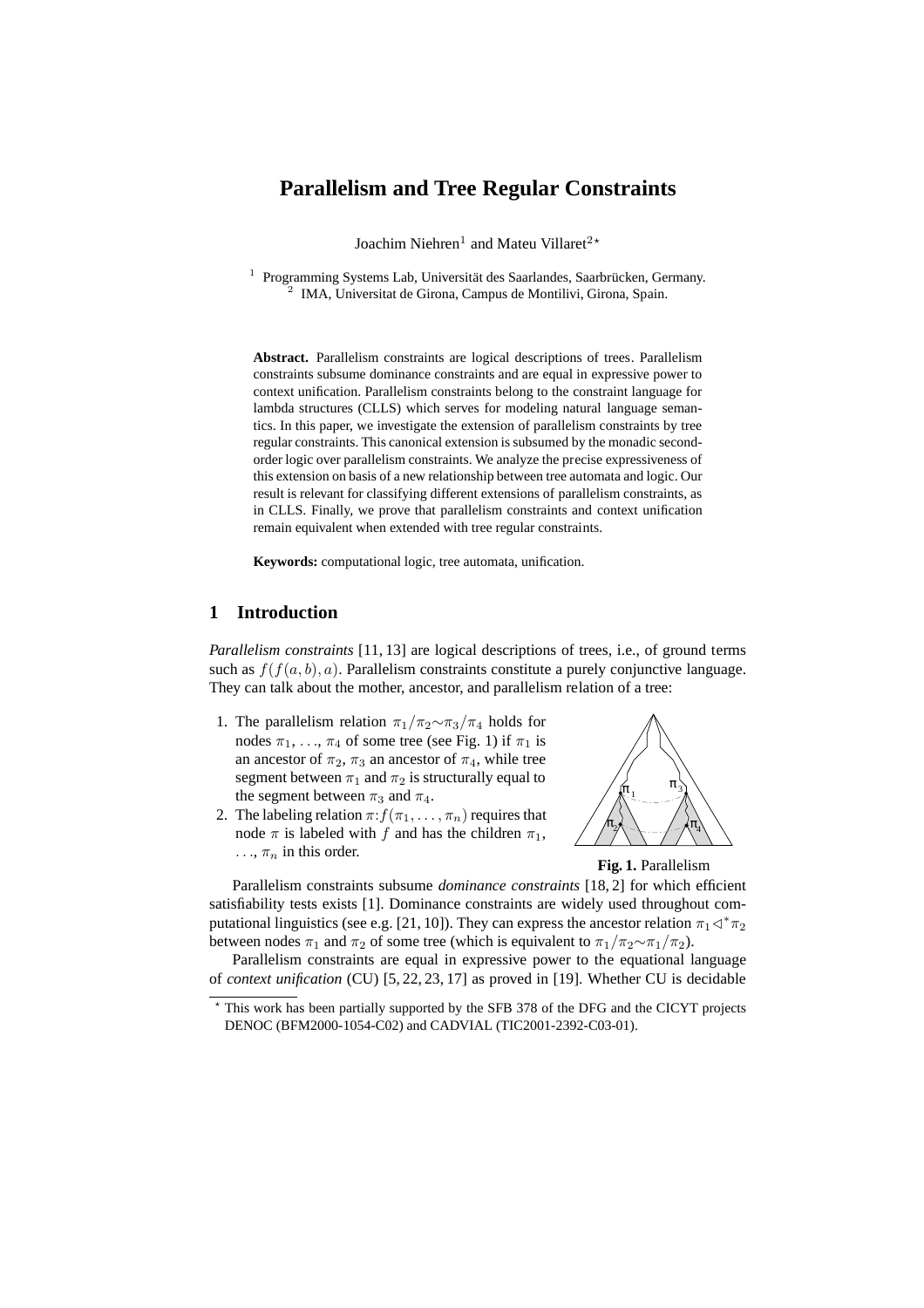(and thus the satisfiability of parallelism constraints) is a prominent open problem in unification theory. So far, only fragments could be proved decidable.

Parallelism constraints belong to CLLS – the constraint language for lambda structures which serves for modeling natural language semantics [11, 12]. CLLS extends parallelism constraints in several directions: there are lambda binding and beta reduction constraints [3, 4], but also anaphoric binding and group parallelism constraints. These extensions are used in applications but their expressiveness has never been studied.

In this paper, we investigate the canonical extension P+R of parallelism with tree regular constraints. The formulas of P+R are conjunctions of parallelism constraints P with regular constraints R. Let  $A$  be a tree automaton:

 $-$  A tree regular restriction tree(π)∈ $\mathcal{L}(\mathcal{A})$  is valid in a tree with node π if the subtree rooted by  $\pi$  belongs to the language recognized by tree automaton  $\mathcal{A}$ .

The extended language P+R is sufficiently restricted so that processing methods for pure parallelism constraints still apply: Given an extended constraint of P+R, we can first enumerate the *minimal solved forms* (i.e., the most general unifiers) of the pure parallelism part by saturation [13] and then test all minimal solved forms for compatibility with the tree regular part. We obtain a semi-decision procedure for  $P+R$ ; even if we could decide the satisfiability of parallelism constraints we might still have to check infinitely many minimal solved forms for compatibility.

The language P+R is obviously subsumed by the monadic second-order logic over parallelism constraints. But it is less clear to which precise logical fragment P+R corresponds. This is the question, we will answer in this paper.

The basic idea is to exploit the classical relationship between tree automata and the weak monadic second-order logic of the binary tree (WS2S) [25, 9], which states that regular constraints R and formulas of WS2S have the same expressive power. But unfortunately, this result cannot be lifted to extensions of parallelism constraints as the languages P+R and WS2S have different models. We propose to consider the monadic second-order logic over dominance constraints (SDom) instead of WS2S. Both languages talk about the ancestor relation of trees. But WS2S is interpreted over the infinite binary tree while SDom models ground terms.

We establish a new relationship between tree automata and the logic SDom on basis of the old techniques for WS2S: We show that tree regular constraints R are equal in expressiveness to formulas of SDom (Section 3). We then lift our new result to the respective extensions of parallelism constraints: We prove that the languages P+R and P+SDom can be inter-translated (Section 4). This answers the question raised above. Our result also shows that the languages SDom and WS2S have equal expressiveness. We thereby generalize and complement an earlier insight of Rogers [2, 15] who noticed that the first-order theory of dominance constraints can be expressed in WS2S.

Finally, we reconsider the relationship between CU and parallelism constraints (which have the same expressiveness [19]). We show that P+R is equal in expressive power to CU with tree regular constraints (Section 5). This language in turn is equivalent to linear second order unification (LSOU) with tree regular constraints [16]. It is open whether CU+R is decidable (even if we freely assume that CU is decidable). But the situation is better for the special case of string unification with regular constraints [24] which can be decided in PSPACE [8].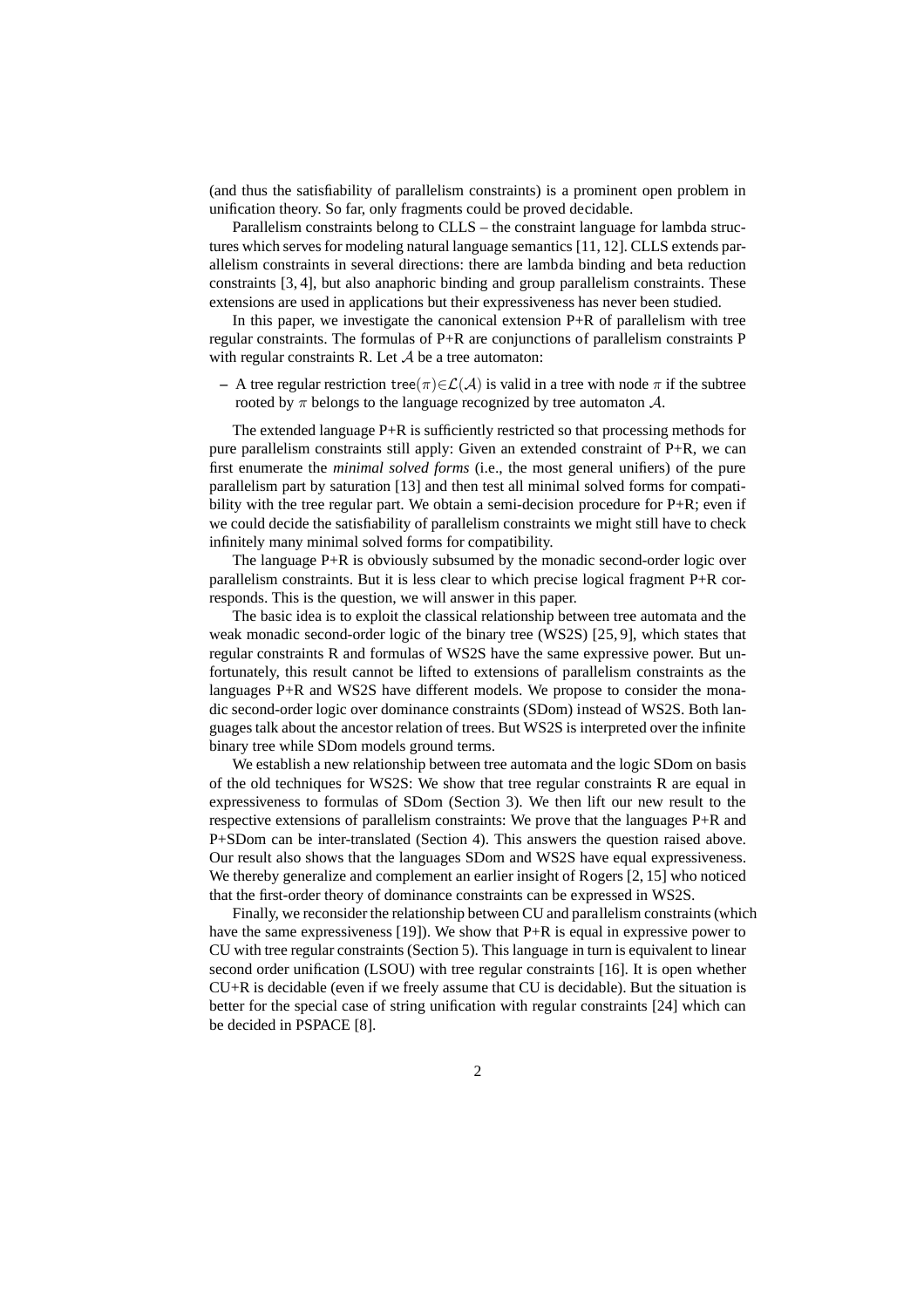Our contributions are relevant for classifying extensions of parallelism constraint, as for instance provided by CLLS. A forthcoming paper [20] proves, for instance, that the monadic second-order dominance logic SDom can express lambda binding constraints. The results of this paper thus imply that the extension of parallelism with lambda binding constraints (as provided by CLLS) can be expressed in P+R and CU+R.

### **2 Parallelism Constraints**

We assume a finite *signature*  $\Sigma$  of function symbols ranged over by f, g. Each function symbol comes with an arity  $ar(f) \ge 0$ . We assume at least one constant  $a \in \Sigma$ , i.e. a function symbol of arity 0 and at least one binary function symbol.

A (finite, ranked, rooted) tree  $\tau$  over  $\Sigma$  is a ground term built from function symbols in  $\Sigma$ , i.e.  $\tau ::= f(\tau_1, \ldots, \tau_n)$  where  $n = \text{ar}(f)$  and  $f \in \Sigma$ . We identify a node of a tree with the word of positive integers  $\pi$  that addresses it seen from the root:

$$
\mathsf{nodes}(f(\tau_1, \ldots, \tau_n)) = \{\epsilon\} \cup \{i\pi \mid 1 \leq i \leq n, \ \pi \in \mathsf{nodes}(\tau_i)\}\
$$

The empty word  $\epsilon$  is called the *root* of the tree, while  $i\pi$  is node  $\pi$  of the *i*-th subtree. We freely identify a tree  $\tau$  with the function  $\tau$  : nodes $(\tau) \to \Sigma$  that maps every node of  $\tau$  to its node label. For a tree  $\tau$  equal to  $f(\tau_1, \ldots, \tau_n)$  we set:

$$
\tau(\pi) = f(\tau_1, \dots, \tau_n)(\pi) = \begin{cases} f & \text{if } \pi = \epsilon \\ \tau_i(\pi') & \text{if } \pi = i\pi', \ 1 \leq i \leq n \end{cases}
$$

If  $\tau$  is a tree with node  $\pi$  then we write  $\tau.\pi$  for the subtree of  $\tau$  rooted by  $\pi$ . Furthermore, we write  $\tau[\pi/\tau']$  for the tree obtained by replacing the subtree of  $\tau$  at node  $\pi$  by  $\tau'$ .

Let  $\tau$  be a tree with nodes  $\pi, \pi', \pi_1, \ldots, \pi_n$ . The *labeling relation*  $\pi: f(\pi_1, \ldots, \pi_n)$ holds in  $\tau$  if  $\pi$  is labeled by f in  $\tau$  and has the sequence of children  $\pi_1, \ldots, \pi_n$  in that order from the left to the right. This is if  $\tau(\pi) = f$  and  $\pi_1 = \pi 1, \ldots, \pi_n = \pi n$  where  $n = ar(f)$ .

The *dominance relation*  $\pi \triangleleft^* \pi'$  is valid in  $\tau$  if  $\pi$  is an ancestor of  $\pi'$ , i.e. if  $\pi$  is above  $\pi'$  in  $\tau$ , resp. if  $\pi$  is a prefix of  $\pi'$ . *Strict dominance*  $\pi \lhd^+\pi'$  holds in  $\tau$  if  $\pi \lhd^*\pi'$ but not  $\pi = \pi'$  in  $\tau$ . *Disjointness*  $\pi \perp \pi'$  is valid in  $\tau$  if neither  $\pi \lhd^* \pi'$  nor  $\pi' \lhd^* \pi$  in  $\tau$ .

We now define the parallelism relation. We consider more general tree segments than in the introduction (Fig. 1) where several holes are permitted (see Fig. 2).

**Definition 1.** *A* segment  $\sigma$  *of a tree*  $\tau$  *is a tuple of nodes in*  $\tau$  *– written as*  $\pi/\pi_1, \ldots, \pi_n$  *– where* π *dominates all* π<sup>i</sup> *which in turn are pairwise disjoint. We call* π *the root of the segment and*  $\pi_1, \ldots, \pi_n$  *its holes. The segment*  $\pi$  *is the segment with 0 holes.*



**Fig. 2.** Segment  $\pi/\pi_1, \pi_2$ 

A segment can be seen as an occurrence of a context: Let  $\{\bullet_1, \ldots, \bullet_n, \ldots\}$  be an infinite set of *hole markers*. A *context*  $\gamma$  with n holes over  $\Sigma$  is a tree over  $\Sigma$  and hole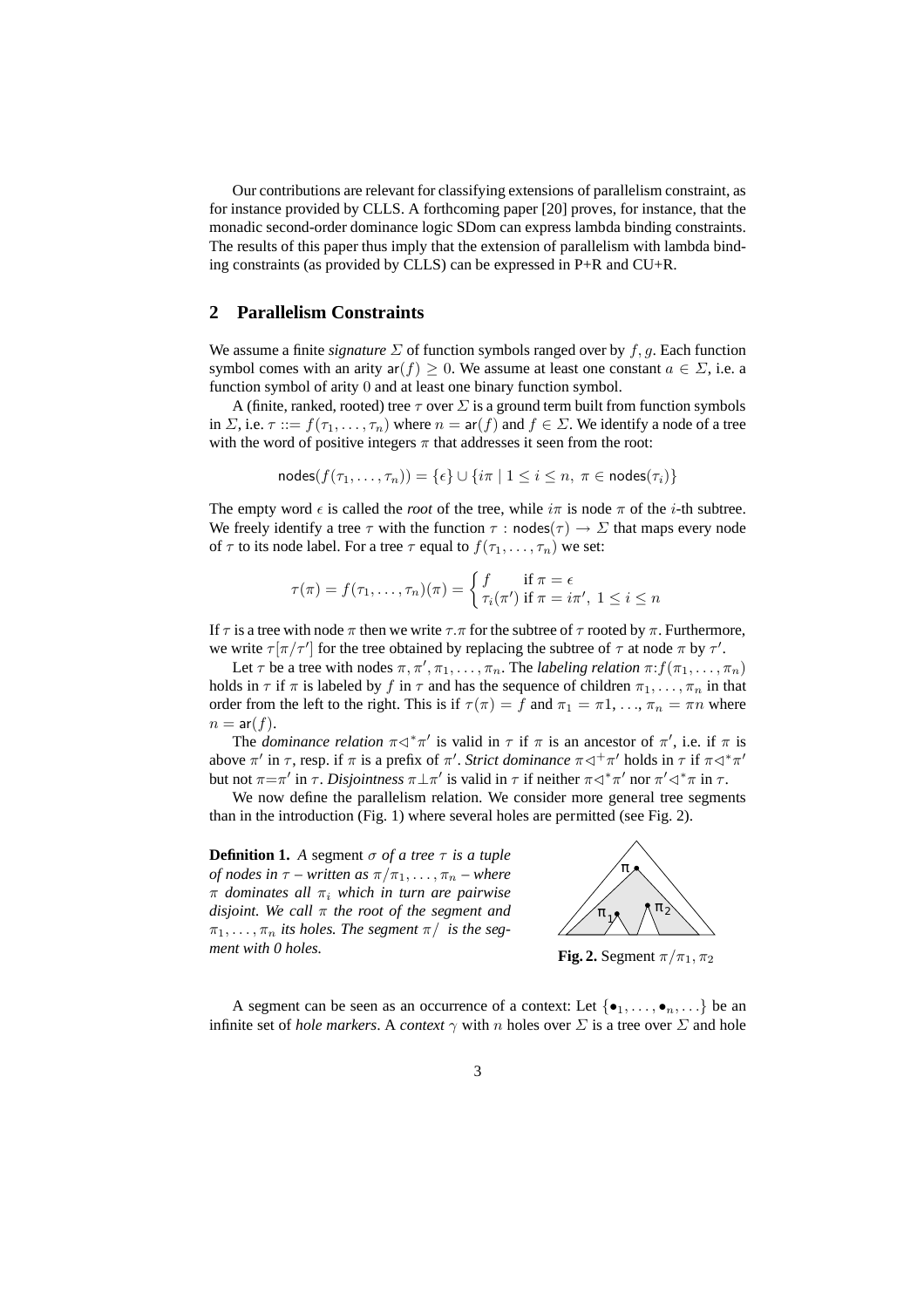markers  $\{\bullet_1, \ldots, \bullet_n\}$  such that each of the hole markers occurs exactly once in  $\gamma$ . For instance,  $f(\bullet_2, g(\bullet_1))$  is a context with two holes. Every segment  $\sigma$  of a tree  $\tau$  with  $n$ holes defines a unique context with  $n$  holes:

$$
\mathsf{context}_{\tau}(\pi/\pi_1,\ldots,\pi_n)=(\tau[\pi_1/\bullet_1]\ldots[\pi_n/\bullet_n]).\pi
$$

The substitutions  $[\pi_i/\bullet_i]$  remove the subtrees below the segment holes. The order in which the substitutions are performed does not matter since all holes  $\pi_i$  of a segment are pairwise disjoint. Note also, that the root  $\pi$  of a segment is never removed from  $\tau$ since it dominates all holes  $\pi_i$ .

**Definition 2.** Parallelism  $σ₁∼σ₂$  *is valid in a tree*  $τ$  *if the segments*  $σ₁$  *and*  $σ₂$  *of*  $τ$  *are occurrences of the same context, i.e. iff* context<sub> $\tau$ </sub>( $\sigma$ <sub>1</sub>) = context<sub> $\tau$ </sub>( $\sigma$ <sub>2</sub>)*.* 

We now define the purely conjunctive language of *parallelism constraints*. We assume an infinite set  $V_{\text{node}}$  of *node variables*  $X, Y, Z$ .

$$
P ::= X : f(X_1, ..., X_n) | S_1 \sim S_2 | P_1 \land P_2
$$
  

$$
S ::= X/X_1, ..., X_m
$$

A parallelism constraint  $P$  is a conjunction of labeling and parallelism literals. They are interpreted over the respective relations of some tree in the usual Tarski'an manner. We use *segment terms* S of the form  $X/X_1, \ldots, X_m$  to describe segments with m holes, given that the values of X and  $X_1, \ldots, X_m$  satisfy the conditions imposed on the root and holes of segments in Definition 2. A parallelism literal  $S_1 \sim S_2$  requires that  $S_1$  and  $S_2$  denote segments.

Note that dominance literals  $X \triangleleft^* Y$  can also be expressed even though they are not directly part of the language. This follows from Definition 2 which forces roots of segments to dominate holes so that the following equivalence  $X\lhd$ <sup>∗</sup> $Y \leftrightarrow X/Y \sim X/Y$ gets valid.

Parallelism constraints are useful to model the meaning of natural language ellipses [11]. Here they avoid the over-generation problem of the previous approach based on higher-order unification [7]. Consider the sentence simplistic example: *Peter sings and so does Bill*. The meaning of this sentence is represented by the formula:

and(sing(peter),sing(bill))

which is a tree. A simplified compositional semantics could construct the following tree description from the syntactic structure of the sentence. Node  $X_1$  stands for the semantics of the source clause *Peter sings*,  $Y_0$  for the semantics of the target clause *so does Bill*. The semantics of the complete sentence starts at node Z:

| Z:and $(X_0, Y_0) \wedge$                                            | conjunction of source and target |
|----------------------------------------------------------------------|----------------------------------|
| $X_0 \lhd^* X_1 \wedge X_1$ :sing $(X_2) \wedge X_2$ :peter $\wedge$ | source clause                    |
| $Y_0 \lhd^* Y_1 \wedge Y_1$ :bill $\wedge$                           | target clause                    |
| $X_0/X_2 \sim Y_0/Y_1$                                               | ellipses description             |

The parallelism literal  $X_0/X_2 \sim Y_0/Y_1$  states that the semantics of the source clause without peter is equal to the semantics of the target clause up to bill. In the given solution, the terms  $X_0/X_2$  and  $Y_0/Y_1$  denote the two occurrences of the context sing( $\bullet_1$ ).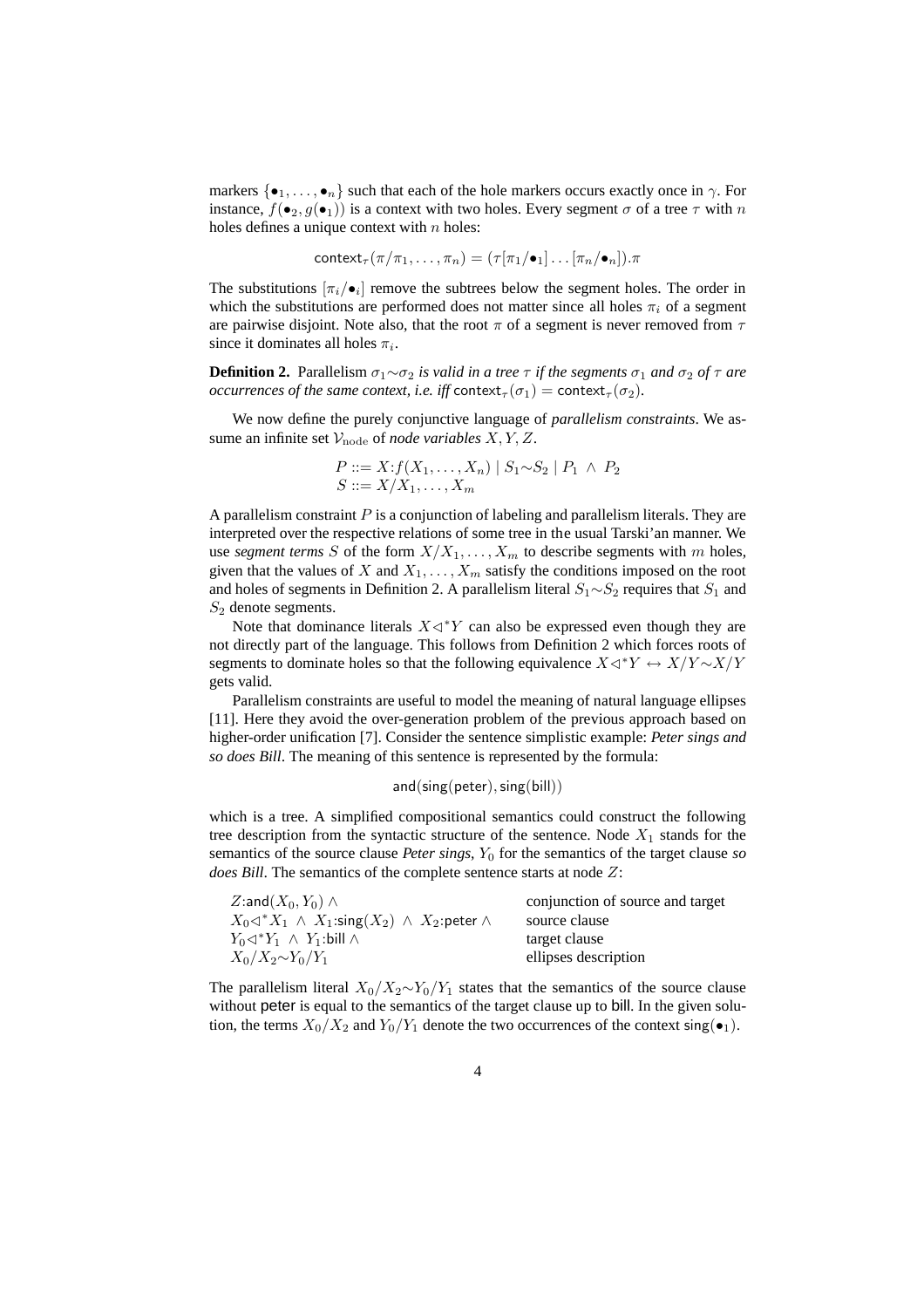For a less trivial example consider the sentence *peter sings a song and so does bill*. It has two readings (there is a song that both sing, or both sing different songs). It is possible and appropriate to represent both readings with a single constraint.<sup>3</sup>

To keep this section self-contained let us quickly recall some model theoretic notions. We write var(P) for the set of free variables of a constraint P. A *variable assignment* to the nodes of a tree  $\tau$  is a total function  $\alpha : V \to \text{nodes}(\tau)$  where V is a finite subset of node variables. A *solution* of a constraint P thus consists of a tree  $\tau$  and a variable assignment  $\alpha : V \to \text{nodes}(\tau)$  such that var $(P) \subseteq V$ . As usual, we require that all literals of a constraint P are validated by every solution  $\tau$ ,  $\alpha$  of P. We write  $\tau, \alpha \models P$  if  $\tau, \alpha$  is a solution of P. A formula P is *valid in a tree*  $\tau$  if  $\tau, \alpha \models P$  holds for all  $\alpha$  whose domain subsumes var(P). We write  $\alpha_{|V'}$  for the restriction of a variable assignment  $\alpha: V \to \text{nodes}(\tau)$  to the variables in V'.

## **3 Tree Regular Constraints**

We next introduce tree regular constraints and show how to express them in logics. A *tree regular constraints* R has the form:

$$
R ::= \mathsf{tree}(X) \in \mathcal{L}(\mathcal{A}) \mid R_1 \ \wedge \ R_2
$$

Interpreted over a tree  $\tau$ , the term tree(X) denotes the subtree of  $\tau$  rooted by X, while  $\mathcal{L}(\mathcal{A})$  stands for the tree language accepted by tree automaton  $\mathcal{A}$  over  $\Sigma$ .

But which properties of trees can be expressed by tree regular constraints? Can we express, for instance, a first-order dominance formula which requires that no  $f$  labeled node intervenes between nodes  $X$  and  $Y$ ? Such formulas are needed in an application of CLLS [14].

#### **3.1 Monadic Second-Order Dominance Logic**

We next define the *monadic second-order dominance logic* (SDom) to be the monadic second-order logic over dominance constraints, i.e. of ground terms. Note that monadic second-order logics were already investigated for many other graph structures (e.g. [6]).

We assume an infinite set  $V_{\text{set}}$  of *monadic second-order variables*  $A, B$  that denote sets of nodes. The formulas D of SDom have the form:

$$
D ::= X \triangleleft^* Y \mid X : f(X_1, \dots, X_n) \mid X \in A \mid D \land D' \mid \neg D \mid \exists X. D \mid \exists A. D
$$

Beyond of conjunctions of dominance and labeling literals, there are membership constraints, existential quantification over nodes and sets, negation, and thus universal quantification.

The logic SDom is interpreted over ground terms. Every ground term  $\tau$  now defines a two sorted domain: domain $_{\tau} = \text{nodes}(\tau) \uplus 2^{\text{nodes}(\tau)}$ . Variables assignments to a tree  $\tau$  are functions  $\alpha : V \to$  domain<sub> $\tau$ </sub> defined on a finite set  $V \subseteq V_{\text{node}} \oplus V_{\text{set}}$  which

<sup>3</sup> One can use dominance constraints to leave the scope of the quantifier *a song* underspecified so that parallelism constraints correctly model its interaction with the ellipses.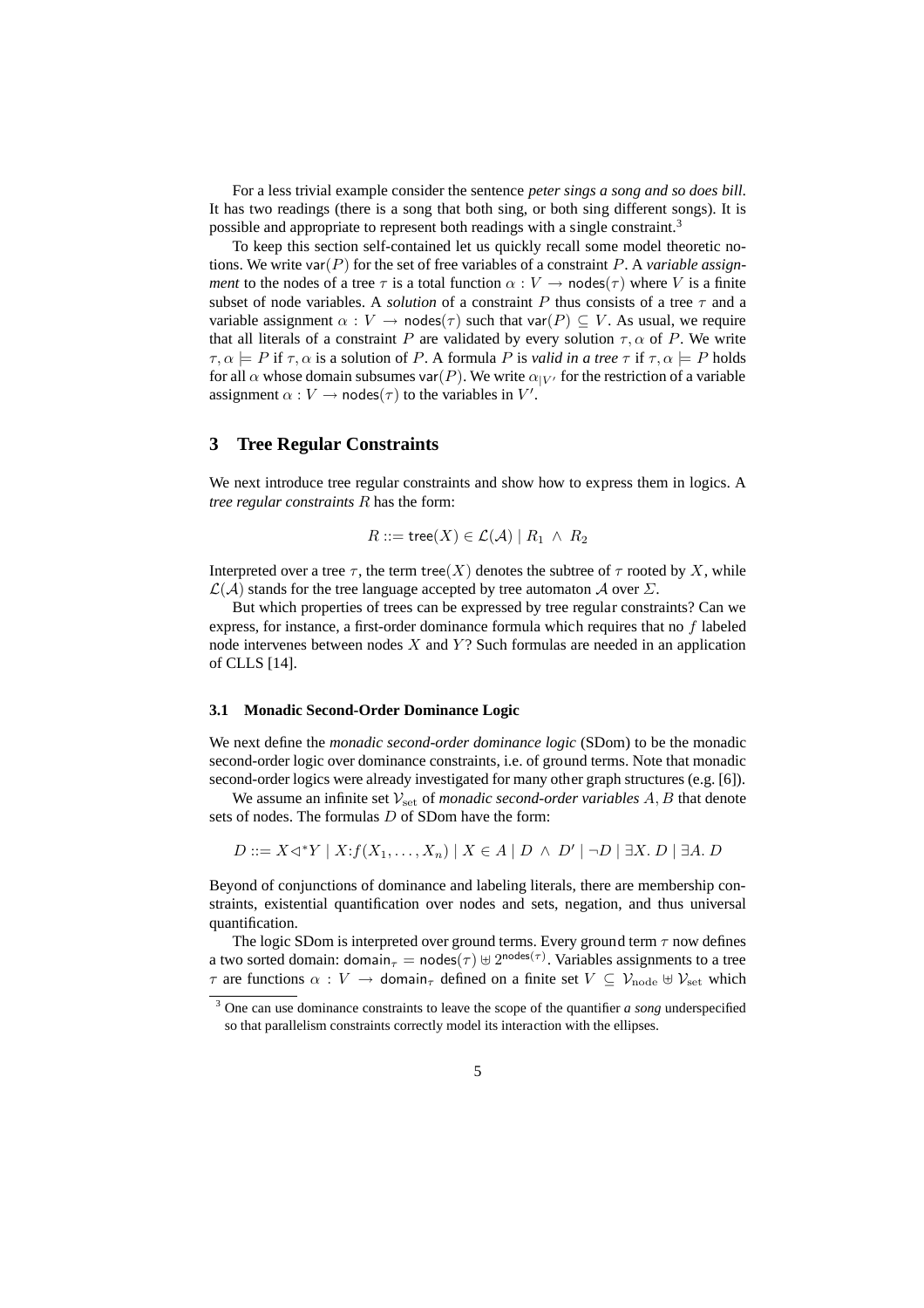map node variables to nodes and set variables to sets of nodes, i.e. for all  $X, A \in V$ :  $\alpha(X) \in \text{nodes}(\tau)$  and  $\alpha(A) \in 2^{\text{nodes}(\tau)}$ .

The language SDom is closely related to the weak monadic second-order logic of the complete binary tree (WS2S) [25, 9]. This was first noticed by Rogers in 1995 [2]. The models of SDom are ground terms while the only model of WS2S is the infinite binary tree. The later is simpler in that all its nodes have first and second successors (children). This allows to found WS2S on the two successor functions while SDom must rely on the labeling relation.

Still, one can encode all ground terms in the infinite binary tree and thereby encode SDom into WS2S. This was used in [15] to encode the first-order theory of dominance constraints in WS2S [15]. The current section generalizes and complements these earlier result.

**Proposition 1.** *Every tree regular constraint* R *is equivalent to some formula* D *in the monadic second-order dominance logic over the same signature.*

*Proof.* Let  $A$  be a tree automaton and  $X$  a node variable. We show how to express tree(X)  $\in \mathcal{L}(\mathcal{A})$  through an equivalent formula D of SDom. Let Q be the set of states of A and  $Q_{fin}$  the set of its final states. We consider all states  $q \in Q$  as second-order variables, whose set value contains all those nodes Y such that tree(Y) has a run into state q in A. We then require that the value of tree(X) has a run into a final state, i.e. that tree(X)  $\in$  q for some final state  $q \in Q_{fin}$ .

$$
D=\exists Q.(\bigvee_{q\in Q_{\mathrm{fin}}}X\in q~\wedge~\bigwedge_{q\in Q}\forall Y.~(Y\in q\leftrightarrow \mathrm{step}_{\mathcal{A}}(Y,q)))
$$

where step<sub>A</sub> $(Y, q)$  step means that there is a single automaton step proving that the value of tree(Y) has a run into q.

$$
\mathsf{step}_{\mathcal{A}}(Y, q) = \bigvee_{f(q_1, \dots, q_n) \to q \in \mathcal{A}} \exists Y_1 \dots \exists Y_n. (Y : f(Y_1, \dots, Y_n) \land Y_1 \in q_1 \land \dots \land Y_n \in q_n)
$$

Note that all states of A may belong to the set of free set variables of formula step  $_A(Y, q)$ so that the values of all sets  $q \in Q$  are defined by mutual recursion.

The converse of the above proposition is wrong. For instance, one cannot express  $X \triangleleft^* Y$  equivalently by tree regular constraints R since satisfiable tree regular constraints can always be satisfied such that all variables denote disjoint nodes. Nevertheless, a weakened converse modulo satisfaction equivalence still holds.

**Theorem 1.** *Every tree regular constraint* R *is satisfaction equivalent to some formula* D *of the monadic second-order dominance logic over the same signature, and vice versa.*

This theorem establishes a bidirectional relationship between dominance logics and tree automata. The one direction is already proved (Proposition 1). The proof of the other direction relies on standard encoding techniques known from WS2S. For every formula of SDom, we have to construct a tree automaton that recognizes all its solutions converted into some tree format (Corollary 1 below). This format is obtained by encoding information about the values of node variables into extended node labels of some extended signature.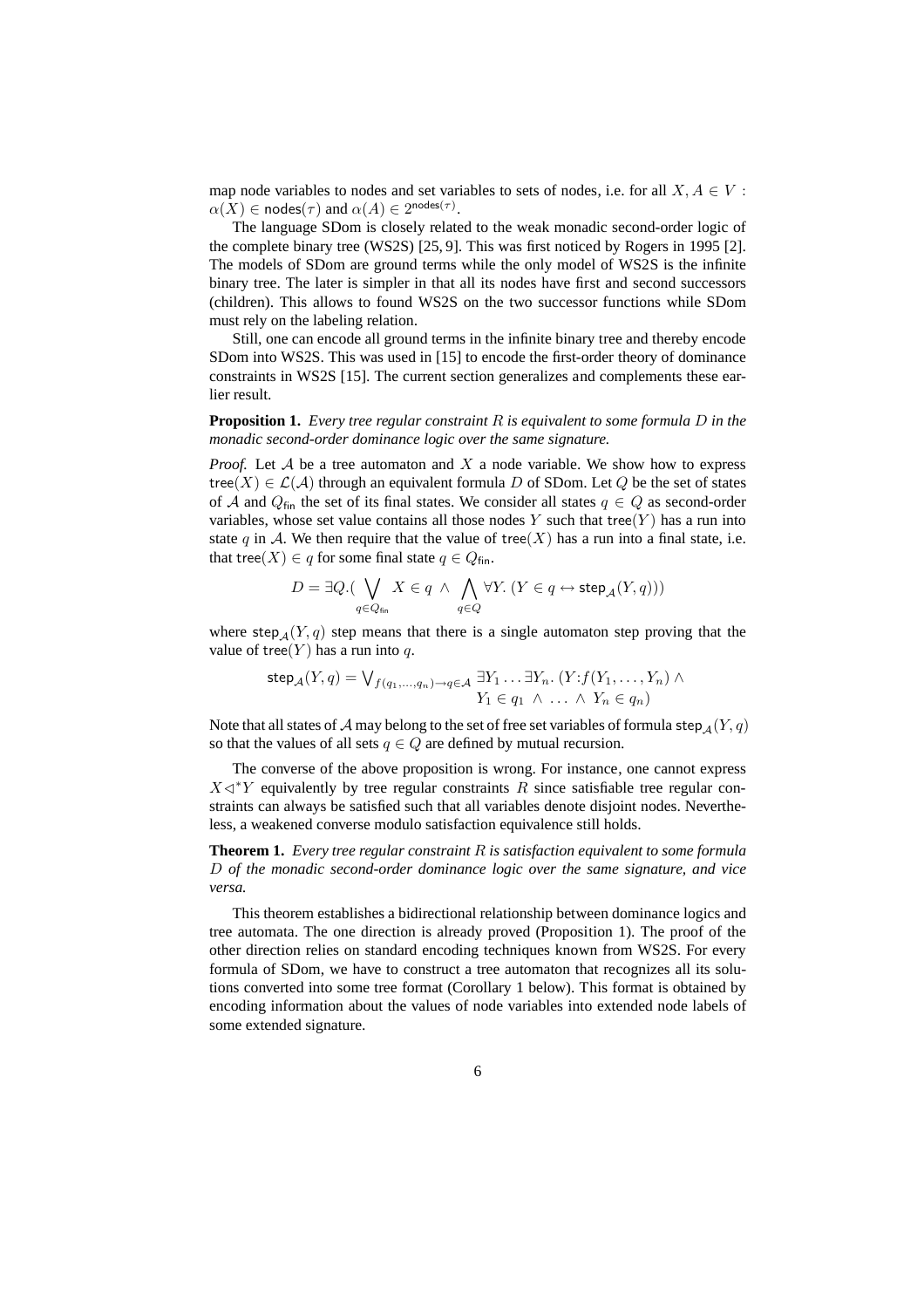#### **3.2 Extending Node Labels**

This trick is to encode a solution pair  $\tau$ ,  $\alpha$  into a single tree which looks like the tree  $\tau$ except that it contains all information about the variable assignment  $\alpha$  in extended node labels. Given a formula  $D$  of SDom, one can then recognize all encoded solutions of  $D$ by a tree automaton.

We first illustrate the encoding of pairs  $\tau$ ,  $\alpha$  at an example. Let  $\tau$  be the tree  $f(a, b)$ with nodes nodes( $\tau$ ) = { $\epsilon$ , 1, 2} and  $\alpha$  be the variable assignment given by  $\alpha(X) = \epsilon$ ,  $\alpha(Y) = 1$ ,  $\alpha(Z) = 2$ , and  $\alpha(A) = \{1, 2\}$ . We then encode  $\tau$ ,  $\alpha$  by the following tree with extended node labels:

$$
(f, [X=1, Y=0, Z=0, A=0])
$$
\n
$$
(a, [X=0, Y=1, Z=0, A=1])
$$
\n
$$
(b, [X=0, Y=0, Z=1, A=1])
$$

In the general case, we encode pairs  $\tau, \alpha : V \to \Sigma$  into trees over the signature of extended labels  $\Sigma_V$ :

$$
\Sigma_V = \{(f, c) \mid f \in \Sigma, c : V \to \{0, 1\}\}\
$$

The second components of extended labels  $(f, c)$  are finite characteristic functions with domain V. The arity of a label  $(f, c)$  in  $\Sigma_V$  is equal to the arity of f. As in the preceding example, we will use the record notation  $[Z_1=B_1, \ldots, Z_n=B_n]$  to represent the finite characteristic function  $c: \{Z_1, \ldots, Z_n\} \to \{0, 1\}$  with  $c(Z_1) = B_1, \ldots, c(Z_n) = B_n$ .

We encode a pair  $\tau, \alpha : V \to \text{nodes}(\tau)$  through the  $\alpha$ -extension ext $_{\alpha}(\tau)$ . The trees  $ext_\alpha(\tau)$  and  $\tau$  have the same set of nodes; a node  $\pi$  of  $ext_\alpha(\tau)$  is given the label  $(f, c)$ if and only if the same node of  $\tau$  is given the label f and for all  $X, A \in V$ :

$$
\pi = \alpha(X)
$$
 iff  $c(X) = 1$  and  $\pi \in \alpha(A)$  iff  $c(A) = 1$ 

We illustrate the encoding at the example of non-intervenance which is crucial for applications  $[14, 20]$ . We present a tree automaton which accepts trees where no  $f$ -labeled node intervences properly between  $X$  and  $Y$ :

$$
\neg \exists Z. (X \triangleleft^+ Z \land Z \triangleleft^+ Y \land \exists Z_1 \exists Z_2. Z : f(Z_1, Z_2))
$$

Since automata are closed under complementation, it is sufficient to construct an automaton positive intervenance. The signature is  $\Sigma_V$  where  $V = \{X, Y\}$ . The acceptance state is  $q_{\text{above}(X)}$ . For all  $g \in \Sigma$  we have the following rules:

$$
(g,[X=0,Y=0])(q_{\text{below}}(Y),\ldots,q_{\text{below}}(Y)) \rightarrow q_{\text{below}}(Y)
$$
  
\n
$$
(g,[X=0,Y=1])(q_{\text{below}}(Y),\ldots,q_{\text{below}}(Y)) \rightarrow q_{\text{above}}(Y)
$$
  
\n
$$
(g,[X=0,Y=0])(\ldots,q_{\text{above}}(Y),\ldots) \rightarrow q_{\text{above}}(Y) \text{ if } f \neq g
$$
  
\n
$$
(f,[X=0,Y=0])(\ldots,q_{\text{above}}(Y),\ldots) \rightarrow q_{\text{above}}(Y)
$$
  
\n
$$
(g,[X=0,Y=0])(\ldots,q_{\text{above}}(Y,\ldots) \rightarrow q_{\text{above}}(X)
$$
  
\n
$$
(g,[X=1,Y=0])(\ldots,q_{\text{above}}(Y),\ldots) \rightarrow q_{\text{above}}(X)
$$
  
\n
$$
(g,[X=0,Y=0])(\ldots,q_{\text{above}}(X),\ldots) \rightarrow q_{\text{above}}(X)
$$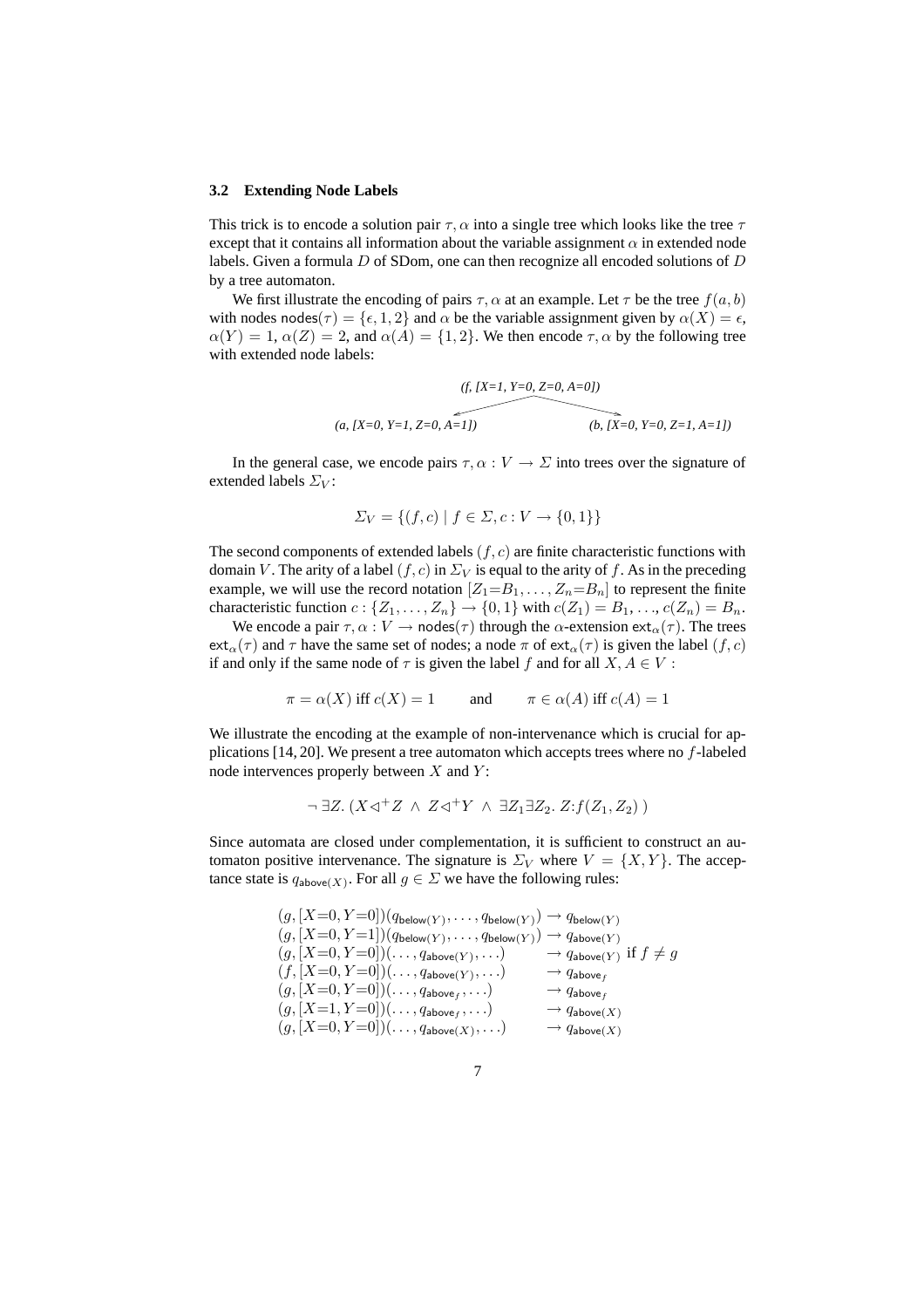The state  $q_{\text{below}(Y)}$  recognizes all trees where  $Y=0$  for all nodes. The state above $(Y)$ recognizes trees containing a node where  $Y=1$ ; above f recognizes trees which contain a proper f-labeled ancestor of some node with  $Y=1$ . Finally,  $q_{above(X)}$  accepts all trees where  $X=1$  occurs properly above an f-ancestor of where  $Y=1$ .

We also need to check that  $X=1$  and  $Y=1$  are seen at most once in a node label. This can be done by intersection with another tree automaton.

#### **3.3 Constructing Tree Automata**

We now construct tree automata for general formulas of SDom. The following lemma will be useful. We omit its simple proof.

**Lemma 1.** *If*  $ext{ext}_{\alpha_1}(\tau_1) = \text{ext}_{\alpha_2}(\tau_2)$  *then*  $\alpha_1 = \alpha_2$  *and*  $\tau_1 = \tau_2$ *.* 

**Proposition 2.** *For all second-order dominance formulas* D *and finite sets* V *of variables there exists a tree automaton* A *over the signature*  $\Sigma_V$  *which accepts those trees over*  $\Sigma_V$  *that encode tree-assignment-pairs*  $\tau, \alpha_{|V}$  *such that*  $\tau, \alpha \models D$ *:* 

$$
\mathcal{L}(\mathcal{A}) = \{ \mathsf{ext}_{\alpha_{|V}}(\tau) \mid \tau, \alpha \models D \}
$$

*Proof.* We can assume without loss of generality that var $(D) \subseteq V$ . Otherwise, we can apply the proposition to  $D' =_{df} \exists \text{var}(D) - V$ . D which satisfies var $(D') = V$  since var $(D)$  – (var $(D)$  –  $V$ )  $\subseteq$   $V$ . The automaton  $\mathcal A$  for  $D'$  recognizes the required language  $\mathcal{L}(\mathcal{A}) = \{ \text{ext}_{\alpha_{|V}}(\tau) \mid \tau, \alpha \models D' \} = \{ \text{ext}_{\alpha_{|V}}(\tau) \mid \tau, \alpha \models D \}.$  Let a V-extension of a tree  $\tau$  be some  $\alpha$ -extension of  $\tau$  with  $\alpha : V \to$  domain<sub> $\tau$ </sub>. We next construct an automaton  $\mathcal{A}_{extv}$  which only accepts those trees over  $\Sigma_V$  that are V extensions of some tree in  $\Sigma$ . This automaton has to check for every first-order variable  $X \in V$  and acceptable trees  $\tau$  that there exists exactly one node in  $\tau$  whose characteristic function maps X to 1. The automaton  $\mathcal{A}_{\emptyset}$  accepts all trees of  $\Sigma$ . For the general case, let  $V_1 \subseteq V$ where  $V_1$  is the set of first order variables we define  $\mathcal{A}_{ext_V} = \bigcap_{X \in V_1} \mathcal{A}_{ext_{\{X\}}}$ . It only remains to define the automata  $\mathcal{A}_{ext_{\{X\}}}$  for singleton sets  $\{X\}$ . Let  $V = \{Z_1, \ldots, Z_n\}$ . The rules are:

| $(f, [\ldots, X=0,\ldots])(q_{\text{none}}, \ldots, q_{\text{none}})$                                                                                        | $\rightarrow q_{\text{none}}$ |
|--------------------------------------------------------------------------------------------------------------------------------------------------------------|-------------------------------|
| $(f, [\ldots, X=1, \ldots]) (q_{\text{none}}, \ldots, q_{\text{none}})$                                                                                      | $\rightarrow q_{\text{once}}$ |
| $(f, [\ldots, X=0,\ldots])(q_{\text{none}}, \ldots, q_{\text{none}}, q_{\text{once}}, q_{\text{none}}, \ldots, q_{\text{none}}) \rightarrow q_{\text{once}}$ |                               |

The automaton counts how often  $X=1$  was seen. It starts with  $q_{\text{none}}$  and increments to qonce when the first occurrences comes, and rejects starting from the second occurrence. The only finial state of  $\mathcal{A}_{ext_{\{X\}}}$  is  $q_{\text{once}}$ .

We next construct automata  $\mathcal{A}_D$  over the signature  $\Sigma_V$  that check the validity of D. The proposition is then always satisfied with  $A = A_D \cap A_{ext_V}$ . The construction is by induction on formulas D.

1. Case  $D = X=Y$ . We construct the following automaton that checks whether  $X=1$ and Y = 1 occur simultaneously at some same. The only final states  $q_{equal}$  of  $A_D$ indicates this case. The state  $q_{all}$  can reached without restrictions.

> $(f, [\ldots, X=0, \ldots, Y=0, \ldots]) (q_{\text{all}}, \ldots, q_{\text{all}}) \rightarrow q_{\text{all}}$  $(f, \ldots, X=1, \ldots, Y=1, \ldots])$  $(q_{\mathsf{all}}, \ldots, q_{\mathsf{all}}) \rightarrow q_{\mathsf{equal}}$  $(f, \ldots, X=0, \ldots, Y=0, \ldots]) (\ldots, q_{\text{equal}}, \ldots) \rightarrow q_{\text{equal}}$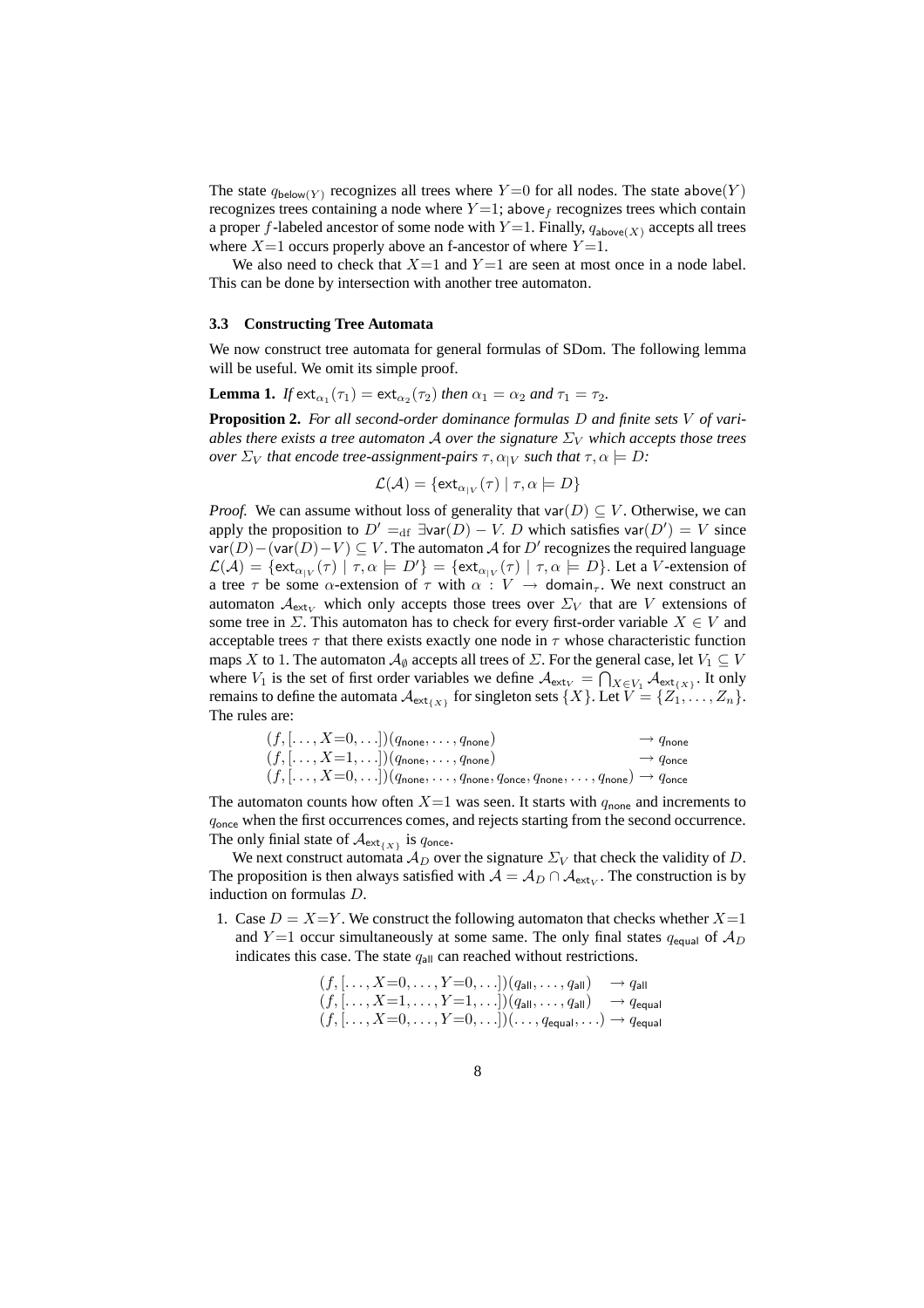2. Case  $D = X \triangleleft^+ Y$ . We construct the following automaton that checks whether  $Y=1$  is seen properly below  $X=1$ . The final state of  $\mathcal{A}_D$  is  $q_{\text{above}(X)}$ .

| $(f, [\ldots, X=0, \ldots, Y=0, \ldots]) (q_{all}, \ldots, q_{all}) \rightarrow q_{all}$ |                                     |
|------------------------------------------------------------------------------------------|-------------------------------------|
| $(f, [\ldots, Y=1, \ldots]) (q_{all}, \ldots, q_{all})$                                  | $\rightarrow$ $q_{\text{above}}(Y)$ |
| $(f, [\ldots, X=0, \ldots]) (\ldots, q_{\text{above}(Y)}, \ldots)$                       | $\rightarrow$ $q_{\text{above}}(Y)$ |
| $(f, [\ldots, X=1, \ldots])(\ldots, q_{\text{above}(Y)}, \ldots)$                        | $\rightarrow$ above $(X)$           |
| $(f, [\ldots])(\ldots, q_{\text{above}(X)}, \ldots)$                                     | $\rightarrow$ $q_{\text{above}(X)}$ |

- 3. Case  $D = X \triangleleft^* Y$ . Tree automata are closed under union, so let  $\mathcal{A}_D = \mathcal{A}_{X \triangleleft^* Y} \cup$  $A_{X=Y}$ .
- 4. Case  $D = \exists X.D'$ . We can assume without loss of generality that  $X \notin V$ . Let  $A_{D'}$  be the automaton for D' but over the extended signature  $\Sigma_{V \uplus \{X\}}$ . We call a tree  $\tau$  over  $\Sigma_V$  an X-projection of a tree  $\tau'$  over  $\Sigma_{V \oplus \{X\}}$  if  $\tau$  is obtained from  $\tau'$ by restricting all characteristic functions in node labels of  $\tau'$  to V. We can easily define the automaton  $\mathcal{A}_D$  such that it accepts all X-projections of trees in  $\mathcal{L}(\mathcal{A}_{D'})$ .
- 5. Other cases: The constructions for labeling  $X:g(X_1,\ldots,X_n)$  and membership literals  $X \in A$  are obvious. Conjunctions  $D_1 \wedge D_2$  and negation  $\neg D$  can be reduced to complementation and intersection of tree automata. Second-order quantification ∃A.D can be encoded as in the first-order case.

We can now prove that tree regular constraints can indeed express second order monadic dominance formulas modulo satisfaction equivalence (but not equivalence). This completes the proof of Theorem 1.

**Corollary 1.** *For every monadic second-order formula* D *of SDom there exists a satisfaction equivalent tree regular constraint* R *over the same signature.*

*Proof.* We can assume w.l.o.g. that D is closed. Let  $V = \emptyset$  and let A be a tree automaton according to Proposition 2 that satisfies:  $\mathcal{L}(\mathcal{A}) = \{ \tau \mid \tau \models D \}$ . We don't need any variable assignment to interpret D since D is closed. Let  $X, Y$  be fresh variables. The following conditional equivalence is valid in all trees:

$$
\forall Y. \ X \triangleleft^* Y \ \to \ (D \ \leftrightarrow \ \text{tree}(X) \in \mathcal{L}(\mathcal{A}))
$$

If a tree  $\tau$ ,  $\alpha$  satisfies the assumption  $\forall Y$ .  $X \triangleleft^* Y$  then  $\alpha(X)$  must be the root of  $\tau$ . In this case, tree $(\alpha(X)) \in \mathcal{L}(\mathcal{A})$  is equal to  $\tau \in \mathcal{L}(\mathcal{A})$  which is  $\tau \models D$ . Next note that the assumption  $\forall Y. X \triangleleft^* Y$  can be met while solving tree(X)  $\in \mathcal{L}(\mathcal{A})$  resp. D. Thus, D is satisfaction equivalent to tree regular constraint tree(X)  $\in \mathcal{L}(\mathcal{A})$ .

### **4 Extensions of Parallelism Constraints**

Our next goal is to lift Theorem 1 to extensions of parallelism constraints. This means that we want to reduce satisfiability of a conjunction  $P \wedge R$  to the satisfiability of some conjunctions  $P' \wedge D$  and vice versa.

**Theorem 2.** *The satisfiability problems of parallelism plus tree regular constraints*  $P \wedge$  $R$  resp. parallelism constraints plus monadic second-order dominance formulas  $P' \wedge D$ *are equal modulo non-deterministic polynomial time transformations.*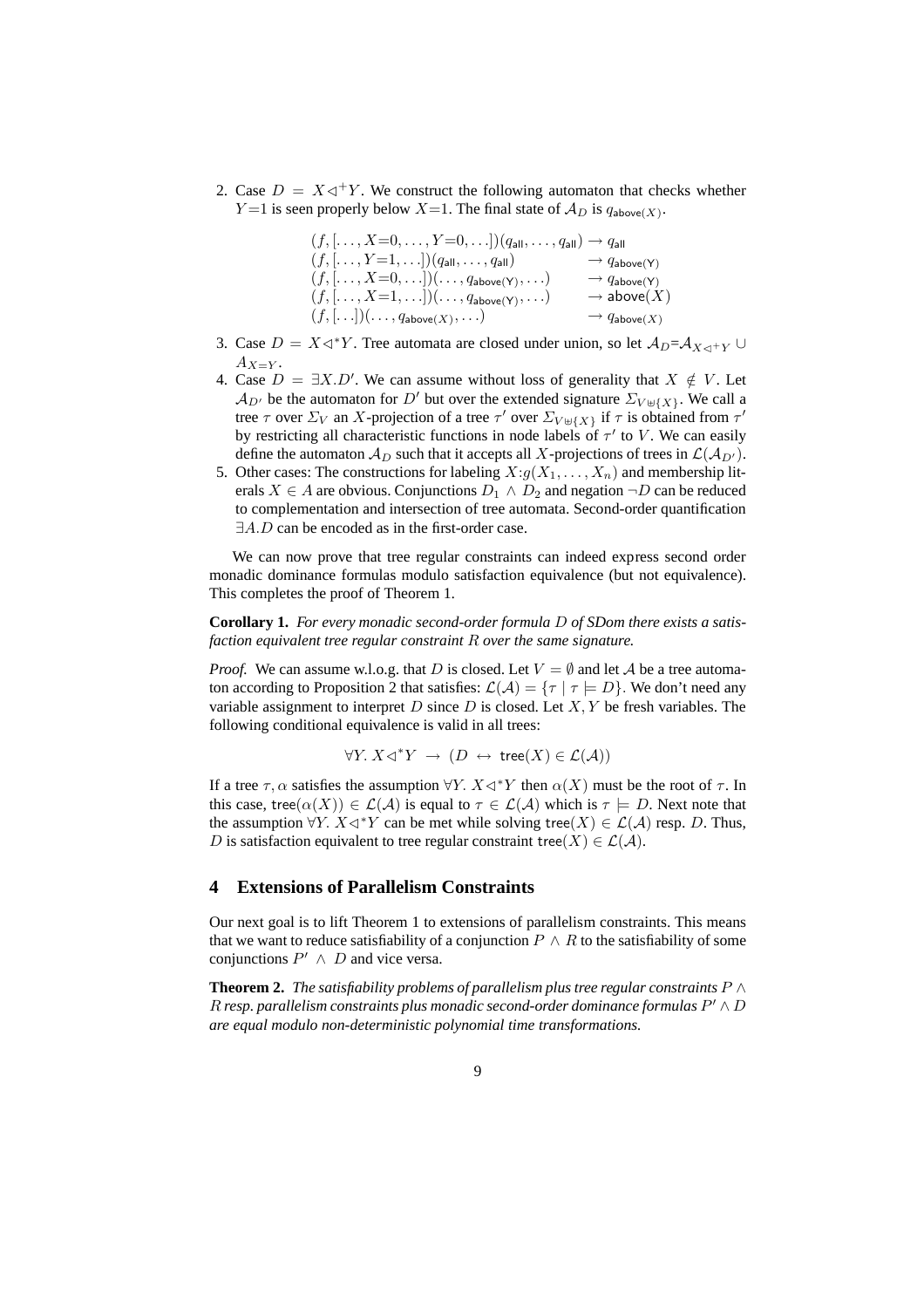Note that the signatures are part of the input of both satisfiability problems, i.e. the satisfaction equivalent formulas need not be defined over the same signature.

The one direction still follows immediately from Proposition 1 (which is modulo equivalence). But we cannot directly apply Theorem 1 to prove the converse. This weakness is due to the notion of satisfaction equivalence used there in contrast to ordinary equivalence.

**Proposition 3.** *Every conjunction* P ∧ D *of a parallelism constraint with a formula of SDom is satisfaction equivalent to some formula*  $\bigvee_{i=1}^{n} P_i \wedge R_i$  *with parallelism plus tree regular constraints.*

The proof captures the rest of this section. The idea is to describe a solution  $\tau$ ,  $\alpha$  of P  $\land$  D by talking about a large tree that contains  $\tau$  and ext<sub> $\alpha(\tau)$ </sub> simultaneously. The translation keeps the parallelism constraint P in order to describe  $\tau$  while it expresses the dominance formula D through a tree regular constraint about  $ext_{\alpha}(\tau)$ . The intended relationship between  $\tau$  and ext<sub>α</sub>( $\tau$ ) is enforced by additional parallelism constraints (Lemma 2).

We first introduce formulas  $ext_V(X, Y)$  for finite sets V of variables. The free variables of  $ext_V(X, Y)$  are those in  $V \cup \{X, Y\}$ . A pair  $\tau'$ ,  $\alpha$  satisfies  $ext_V(X, Y)$  if the tree below  $\alpha(Y)$  in  $\tau'$  is the  $\alpha_{|V}$  extension of the tree below  $\alpha(X)$  in  $\tau'$ , i.e.:



Every solution  $\tau'$ ,  $\alpha$  of ext $_V(X, Y)$  indeed contains occurrences of  $\tau = \tau'$ . $\alpha(X)$ and its extension  $ext{ext}_{\alpha|V}(\tau) = \tau'.\alpha(Y)$  simultaneously. Note that  $\alpha|_V$  must map to nodes of  $\tau$  by definition of extensions, while the unrestricted assignment  $\alpha$  may map to arbitrary nodes of  $\tau'$ .

From now on, let us identify the labels f and  $(f, c)$  where c is the constant 0valued function. Through this identification, we turn  $\Sigma$  into a subset of  $\Sigma_V$ . This has an important consequence: if V contains only first-order variables then the trees  $\tau$  and  $ext_{\alpha}(\tau)$  have the same structure with finitely many exceptions: for all  $Z \in V$  the node  $\alpha(Z)$  below  $\alpha(X)$  and its correspondent below  $\alpha(Y)$  carry distinct labels. The number of exceptions is bounded by size of  $V$ . This property would fails if we permitted secondorder variables in V: a single second-order variable  $A \in V$  where  $\alpha(Y)$  contains all nodes of  $\tau$  makes all corresponding node labels of  $\tau$  and  $ext{ext}_{\alpha|V}(\tau)$  distinct.

**Lemma 2.** Let V be a set of first-order variables. Every formula  $ext{ext}_{V}(X, Y)$  is equiv*alent to some positive existentially quantified formula*  $\bigvee_{l=1}^{n} \exists Z_{1}^{l} \dots \exists Z_{k_{l}}^{l} P_{l}$ .

*Proof.* We construct a formula  $E$  of the above form by induction on the since of  $V$ . If  $V = ∅$  then we set  $E =_{df} X / ∼Y /$ . Otherwise, we guess node labels for all variables in  $V$  and all relationships between them: properly above, properly below the  $i$ -th children, equal, or disjoint. These are  $O(|V|^2 * M)$  guesses where M is the maximal arity of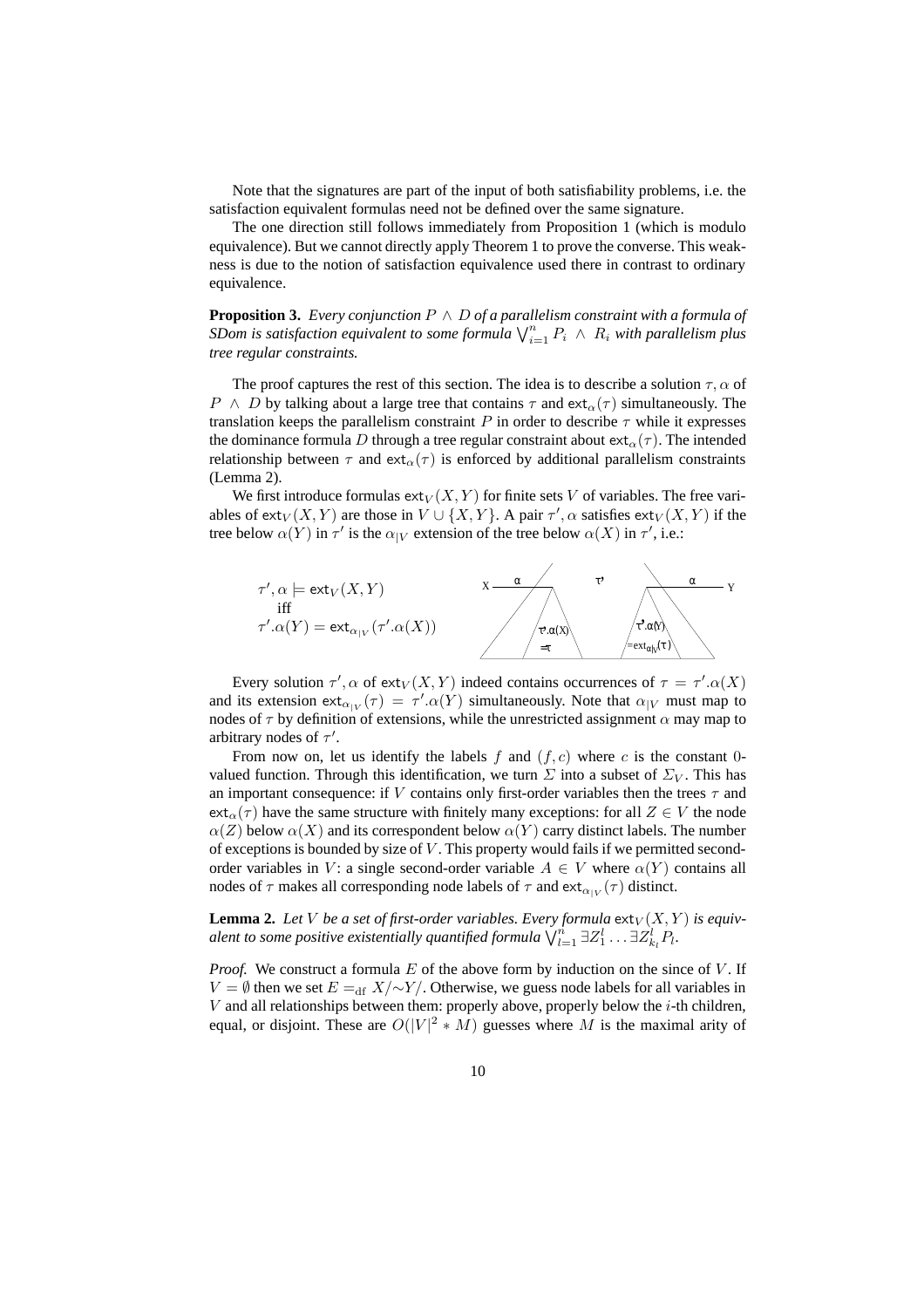function symbols in  $\Sigma$ . We then translate deterministically for all possible choices. Let  $X_1, \ldots, X_n$  be some maximal set of top-most situated variables that take distinct values (according to our guesses). We define:

$$
E =_{\text{df}} \exists Y_1, \ldots, \exists Y_n. \ X/X_1, \ldots, X_n \sim Y/Y_1, \ldots, Y_n \land \bigwedge_{i=1}^n E_i
$$

The formulas  $E_i$  are still to be defined. Let  $c_i: V \to \{0,1\}$  be the function that map all variables to 1 that take the same value as  $X_i$  and all others to 0 (according to our guesses). Let  $f_i$  be the guessed node label of arity  $n_i$  for the variable  $X_i$  and  $V_i^j$  be the set of variables lying below the j-th child of  $X_i$ . We then define:

$$
E_i =_{\text{df}} \exists X_1^1 \dots \exists X_n^{n_i} \dots X_i : f_i(X_i^1, \dots, X_i^{n_i}) \land \exists Y_1^1 \dots \exists Y_n^{n_i} \dots Y_i : (f_i, c_i)(Y_i^1, \dots, Y_i^{n_i}) \land \bigwedge_{j=1}^{n_i} \text{ext}_{V_i^j}(X_i^j, Y_i^j) \qquad \Box
$$

*Proof (of Proposition 3).* We consider a formula  $P \wedge D$  were D does not contain free second-order variables w.l.o.g. Otherwise, we can produce a satisfaction equivalent formula of the same form by existential quantification.

Let X be a fresh variable and  $V = \text{var}(P \land D) \cup \{X\}$  a set of first-order variables. We next define a formula E that we will prove satisfaction equivalent to  $P \wedge D$ :

$$
E =_{\text{df}} P \land \exists Y. \text{ext}_V(X, Y) \land \text{tree}(Y) \in \{\text{ext}_{\alpha_{|V}}(\tau) \mid \tau, \alpha \models D\}
$$

First note that  $E$  can be rewritten into a satisfaction equivalent disjunction of the required form  $\bigvee_{i=1}^{n} P_i \wedge R_i$ . We can express  $ext_V(X, Y)$  by a disjunction of parallelism constraints up to satisfaction equivalence (Lemma 2) and state the membership condition on tree $(Y)$  by a tree regular constraint (Proposition 2).

It remains to show that E is satisfaction equivalent to  $P \wedge D$ . For the one direction, suppose  $\tau', \alpha' \models E$ . We show that  $\tau'.\alpha'(X), \alpha'_{|V} \models P \land D$ . First note that  $\alpha'_{|V}$  maps to nodes below  $\alpha'(X)$  since  $\tau', \alpha' \models \text{ext}_V(X, Y)$ . Second note that  $\alpha'_{|V}$  can interpret all variables of  $P \wedge D$  by definition of V. Third, we show that  $\tau'.\alpha'(X), \alpha'_{|V}$  solves P: By assumption,  $\tau', \alpha' \models E$  and thus  $\tau', \alpha'_{|V} \models P$ . But since P contains parallelism literals only, we can restrict this solution to the subtree of  $\tau'$  to which  $\alpha'_{|V}$  maps; thus:  $\tau'.\alpha'(X),\alpha'_{|V} \models P$ . Forth, we show that  $\tau'.\alpha'(X),\alpha'_{|V}$  solves D. Since  $\tau',\alpha'$  satisfies the membership restriction on tree(Y) there exists a solution  $\tau, \alpha \models D$  such that:

$$
\tau'.\alpha'(Y) = \mathsf{ext}_{\alpha_{|V}}(\tau)
$$

Since  $\tau', \alpha' \models \text{ext}_{V}(X, Y)$  we also know  $\tau'.\alpha'(Y) = \text{ext}_{\alpha'_{|V}}(\tau'.\alpha'(X))$ . The previous two equations combine into  $ext_{\alpha_{|V}}(\tau) = ext_{\alpha'_{|V}}(\tau'.\alpha'(X))$  such that the uniqueness Lemma 1 yields  $\alpha'_{|V} = \alpha_{|V}$  and  $\tau'.\alpha'(X) = \tau$ . From  $\tau, \alpha \models D$ , we get  $\tau, \alpha_{|V} \models D$ , and hence,  $\tau' . \alpha'(X), \alpha'_{|V} \models D$ .

For the other direction, we assume that  $P \wedge D$  is satisfiable and construct a solution of E. Let  $\tau, \alpha$  be a solution of  $P \land D$ . We define  $\tau' = f(\tau, \text{ext}_{\alpha|V}(\tau), \ldots)$  where f is some function symbol of arity at least 2. (The children of  $\tau$  starting from position 3 can be chosen arbitrarily.) Let  $\pi_1$  be the first child of the root of  $\tau'$ . It then holds that  $\tau', \alpha[X \mapsto \pi_1] \models E$  whereby the existentially quantified variable Y can be mapped to the second child of  $\tau'$ . ⊓⊔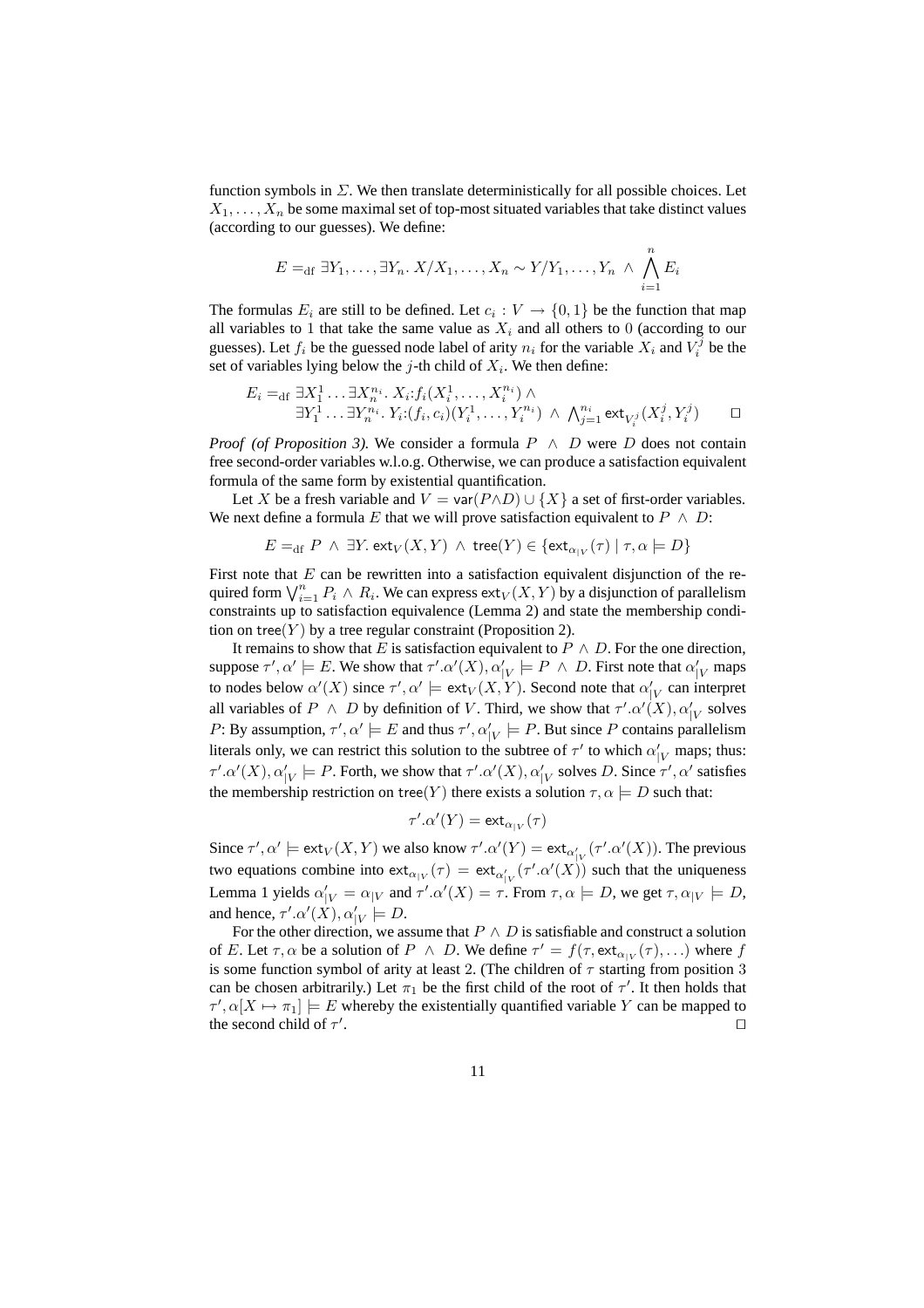## **5 Relation to Context Unification**

Parallelism constraints and context unification have the same expressiveness [19]. We now show that this result can be lifted when extending both languages with tree regular constraints.

We first recall the definition of context unification with tree regular constraints. The version of context unification we use is quite rich but can be reduced to the standard version.

Context unification is equation solving in the algebra of contexts where contexts may have one or arbitrary many holes. We consider contexts  $\gamma$  with n holes as n-ary functions on trees:

$$
\gamma(\tau_1,\ldots,\tau_n)=\gamma[\bullet_1/\tau_1]\ldots[\bullet_n/\tau_n]
$$

Contexts of arity 0 can be identified with trees. We assume a set of *context variables*  $F, G$  with arities ar $(F) \geq 0$  which contains infinitely many variables for all arities. The arity of F determines the number of holes of the value of F. We next define *context terms* t over  $\Sigma$  where  $f \in \Sigma$ ,  $ar(f) = n$ , and  $ar(F) = m$ .

$$
t ::= f(t_1, \ldots, t_n) \mid F(t_1, \ldots, t_m) \mid \bullet_i
$$

An *n*-ary context term is a context term with hole markers  $\bullet_1, \ldots, \bullet_n$  each of which occurs exactly once. An n-ary context term denotes a context with n holes. A *context equation* is a pair  $t_1 = t_2$  between *n*-ary context terms.

*Context unification* is the problem of solving finite conjunctions of context equations. For instance, the context equation  $F(x, b)=f(a, G(b))$  is solved by the variable assignment  $\beta$  with  $\beta(F) = f(\bullet_1, \bullet_2), \beta(G) = \bullet_1$  and  $\beta(x) = a$ . The problem can be freely restricted in several ways: It is sufficient to have a single equation and context variables of arity 1 only.

A *tree variable* x is a context variable of arity 0. The extension of context unification with tree regular constraints allows for membership literals  $x \in \mathcal{L}(\mathcal{A})$  to be added to equation sets where A is a tree automaton over  $\Sigma$ .

**Theorem 3.** *The extensions of parallelism constraints and context unification with tree regular constraints are equivalent modulo polynomial time reductions.*

As shown by Levy and Villaret there is a third equivalent problem which is linear second-order unification (LSOU) with tree regular constraints [16].

The proof of Theorem 3 is non-trivial but can be obtained by extending the proof in [19]. We show both implications independently. We first translate CU+R to P+R. Here, we simplify the argument of [19]. Suppose w.l.o.g that we are given a single equation  $t_1 = t_2$  and a single tree regular constraint  $x \in \mathcal{L}(\mathcal{A})$ . We first introduce fresh node variables for all subterm positions in the equation  $t_1 = t_2$ . We then collect parallelims, labeling, and membership literals in four steps.

1. We collect labeling literals for all subterms in  $t_1 = t_2$  that have the form  $f(s_1, \ldots, s_n)$ . Let X be the node variable for the position of such a subterm and  $X_1, \ldots, X_n$  the node variables for the positions of the subterms  $s_1, \ldots, s_n$ . We then add the labeling literal:

$$
X: f(X_1,\ldots,X_n)
$$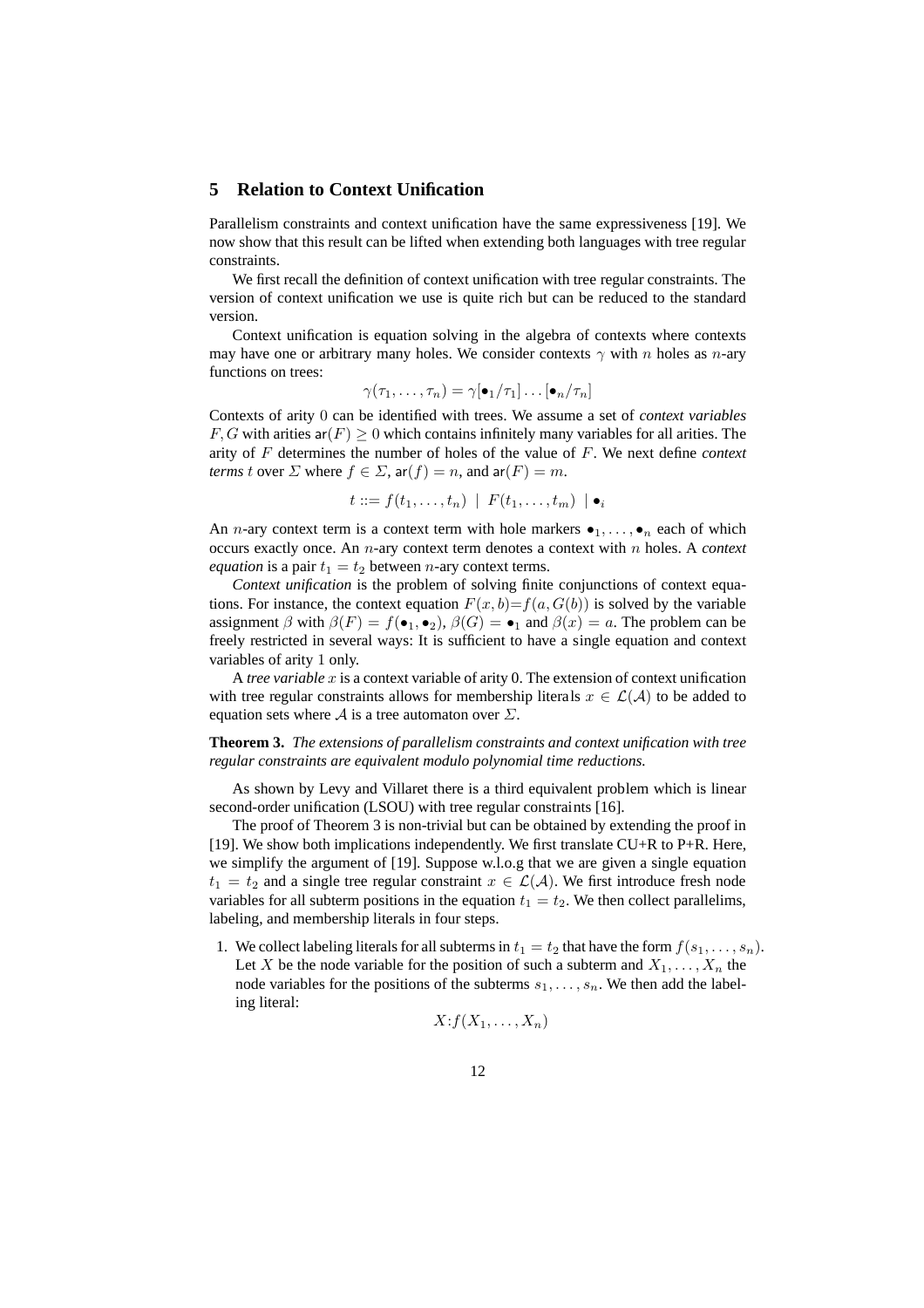2. We collect parallelism literals for all context variables occuring in  $t_1 = t_2$ . So let  $F(s_1, \ldots, s_n)$  be an occurences of some context variable F in  $t_1 = t_2$ , X be the node variable of this occurence and  $X_1, \ldots, X_n$  the node variables of the subterms  $s_1, \ldots, s_n$ . Let  $F(s'_1, \ldots, s'_n)$  be a second possibly equal occurences of same context variable F in  $t_1 = t_2$ , Y be the node variable of this occurence and  $Y_1, \ldots, Y_n$  the node variables of the subterms  $s'_1, \ldots, s'_n$ . We then add the parallelism literal:

$$
X/X_1, \ldots, X_n \sim Y/Y_1, \ldots, Y_n
$$

3. Suppose that x occurs in the equation  $t_1 = t_2$  at some position with node variable X. We then add:

$$
\mathsf{tree}(X) \in \mathcal{L}(\mathcal{A})
$$

4. We ensure that both sides of the equation  $t_1 = t_2$  denote equal values. Let  $X_1$  and  $X_2$  be the node variables of the subterm positions of  $t_1$  and  $t_2$ . We then add the parallelims literal:

$$
X_1/\sim X_2/
$$

*Example 1.* For instance, the context equation  $F(f(x)) = f(F(a))$  with regular constraint:  $x \in \mathcal{L}(\mathcal{A})$ 

 $X_0$   $X_1$   $X_2$   $Y_0$   $Y_1$   $Y_2$ ↓ ↓ ↓ ↓ ↓ ↓  $F( f(x)) = f( F(a))$ We first introduce node variables for all subterm positions. The above constraint is then translated as follows where the lines contain the literals of the subsequent steps:

1. 
$$
X_1: f(X_2) \wedge X_2: a \wedge Y_0: f(Y_1) \wedge Y_2: a \wedge Z_1 \wedge X_1 \wedge Y_1 \wedge Y_2 \wedge Z_1 \wedge Y_1 \wedge Y_2 \wedge Z_1 \wedge Z_1 \wedge Z_1 \wedge Z_1 \wedge Z_1 \wedge Z_1 \wedge Z_1 \wedge Z_1 \wedge Z_1 \wedge Z_1 \wedge Z_1 \wedge Z_1 \wedge Z_1 \wedge Z_1 \wedge Z_1 \wedge Z_1 \wedge Z_1 \wedge Z_1 \wedge Z_1 \wedge Z_1 \wedge Z_1 \wedge Z_1 \wedge Z_1 \wedge Z_1 \wedge Z_1 \wedge Z_1 \wedge Z_1 \wedge Z_1 \wedge Z_1 \wedge Z_1 \wedge Z_1 \wedge Z_1 \wedge Z_1 \wedge Z_1 \wedge Z_1 \wedge Z_1 \wedge Z_1 \wedge Z_1 \wedge Z_1 \wedge Z_1 \wedge Z_1 \wedge Z_1 \wedge Z_1 \wedge Z_1 \wedge Z_1 \wedge Z_1 \wedge Z_1 \wedge Z_1 \wedge Z_1 \wedge Z_1 \wedge Z_1 \wedge Z_1 \wedge Z_1 \wedge Z_1 \wedge Z_1 \wedge Z_1 \wedge Z_1 \wedge Z_1 \wedge Z_1 \wedge Z_1 \wedge Z_1 \wedge Z_1 \wedge Z_1 \wedge Z_1 \wedge Z_1 \wedge Z_1 \wedge Z_1 \wedge Z_1 \wedge Z_1 \wedge Z_1 \wedge Z_1 \wedge Z_1 \wedge Z_1 \wedge Z_1 \wedge Z_1 \wedge Z_1 \wedge Z_1 \wedge Z_1 \wedge Z_1 \wedge Z_1 \wedge Z_1 \wedge Z_1 \wedge Z_1 \wedge Z_1 \wedge Z_1 \wedge Z_1 \wedge Z_1 \wedge Z_1 \wedge Z_1 \wedge Z_1 \wedge Z_1 \wedge Z_1 \wedge Z_1 \wedge Z_1 \wedge Z_1 \wedge Z_1 \wedge Z_1 \wedge Z_1 \wedge Z_1 \wedge Z_1 \wedge Z_1 \wedge Z_1 \wedge Z_1 \wedge Z_1 \wedge Z_1 \wedge Z_1 \wedge Z_1 \wedge Z_1 \wedge Z_1 \wedge Z_1 \wedge Z_1 \wedge Z_1 \wedge Z_1
$$

In step 2 of this example we have freely omitted parallelism literals between equal segment terms:  $X_0/X_1 \sim X_0/X_1$  and  $Y_1/Y_2 \sim Y_1/Y_2$ . These literal enforce dominance relations  $X_0 \triangleleft^* X_1$  and  $Y_1 \triangleleft^* Y_2$  that are entailed by  $X_0/X_1 \sim Y_1/Y_2$  anyway.

**Lemma 3.** *A context equation with tree regular constraints*  $t_1 = t_2 \land x \in \mathcal{L}(\mathcal{A})$  *is satisfiable if and only if its translation is.*

We give an inverse reduction which maps  $P+R$  to  $CU+R$ . The difficulty of this reduction is raised by the different views on trees: While parallelism constraints talk about nodes and segments, context unification deals with trees and contexts. So how can we speak about the nodes of a tree in context unification? The idea is that we speak about the context between the root of the tree and this node.

We now encode an extended parallelism constraint  $E = P \wedge R$  with the set of node variable  $V = \text{vars}(E)$ . Let  $x_{all}$  be a tree variable which is supposed to denote a model of E. For every node variable  $X \in V$  let  $F_X$  be a unary context variable, denoting the context from the root of  $x_{all}$  to node X, and a first-order variable x denoting the tree below X in  $x_{all}$ . We express these relationships through the context equations  $e_V$ :

$$
e_V =_{df} \bigwedge_{X \in V} x_{all} = F_X(x)
$$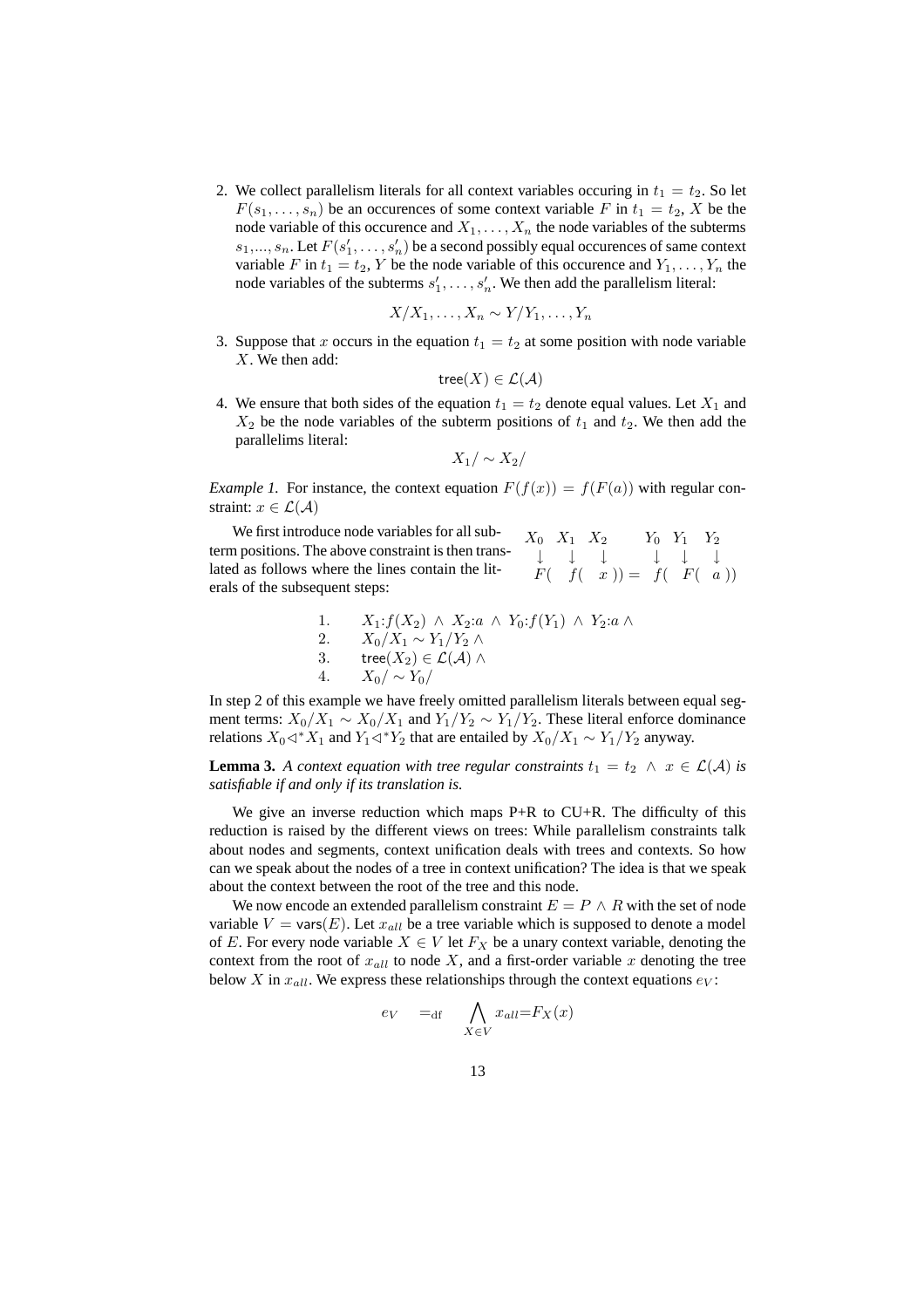| $\wedge \ldots \wedge F_{X_n}(\bullet_1) = F_X(f(x_1, \ldots, x_{n-1}, \bullet_1))$ |
|-------------------------------------------------------------------------------------|
|                                                                                     |
|                                                                                     |
|                                                                                     |
|                                                                                     |
|                                                                                     |
| $F_{Y_n}(\bullet_1)=F_Y(F(y_1, y_2, \dots, \bullet_1)))$ ( <i>F</i> fresh)          |
|                                                                                     |
|                                                                                     |
|                                                                                     |

**Fig. 3.** Reduction of P+R to CU+R

The translations  $|E|$  of the literals of E is given in Figure 3.

**Lemma 4.** An extended parallelism constraint  $P \wedge R$  with variable set V is satisfiable *if and only the system of context equation*  $e_V \wedge |P \wedge R|$  *is.* 

## **Conclusion**

We have presented a new relationship between tree regular constraints and the secondorder monadic dominance logic. We have lifted this relationship to the respective extensions of parallelism constraints, P+R and P+SDom. We have also proved that CU with tree regular constraints is equivalent to parallelism and tree regular constraint. To summarize, the following four languages have equivalent satisfiability problems (modulo non-elementary time reductions):

$$
P + SDom = P + R = CU + R = LSOU + R
$$

The first three equations are contributed by the present paper while the last equation was proved before [16]. Our result is relevant for classifying different extensions of parallelism constraints, as in the constraint language for lambda structures (CLLS). For instance, we will show in a forthcoming paper [20] that parallelism constraints plus lambda binding constraints of CLLS can be expressed in P+SDom and thus in all equivalent languages.

## **References**

- 1. Ernst Althaus, Denys Duchier, Alexander Koller, Kurt Mehlhorn, Joachim Niehren, and Sven Thiel. An efficient algorithm for the configuration problem of dominance graphs. In *12th ACM-SIAM Symposium on Discrete Algorithms*, pages 815–824, 2001.
- 2. R. Backofen, J. Rogers, and K. Vijay-Shanker. A first-order axiomatization of the theory of finite trees. *Journal of Logic, Language, and Information*, 4:5–39, 1995.
- 3. Manuel Bodirsky, Katrin Erk, Alexander Koller, and Joachim Niehren. Beta reduction constraints. In *RTA'01*, volume 2051 of *LNCS*, pages 31–46, 2001.